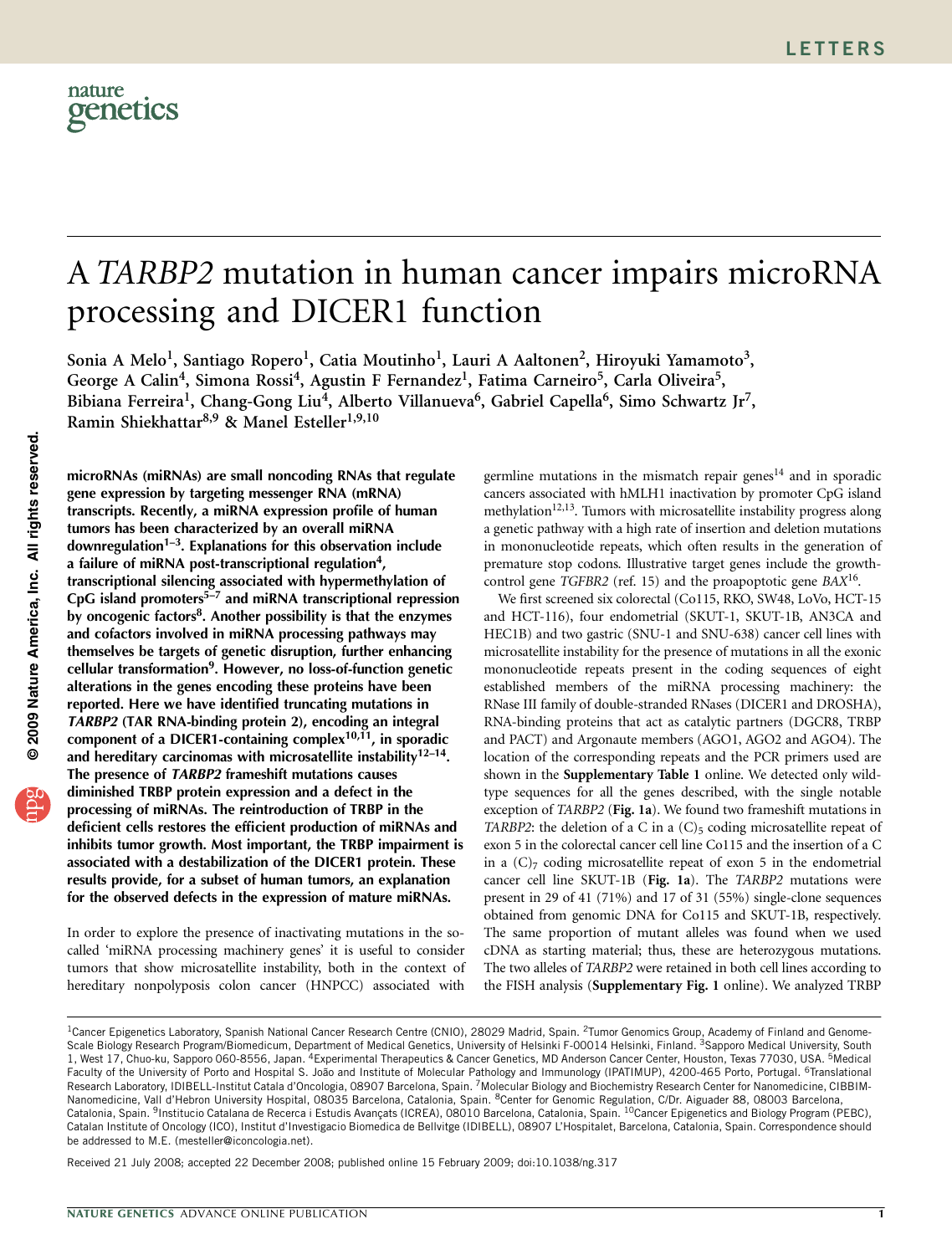<span id="page-1-0"></span>

Figure 1 A mutant TARBP2 in human cancer. (a) Schematic representation of the TARBP2 gene, with the location of the  $(C)_7$  and  $(C)_5$  repeats, and electropherograms of TARBP2 wild-type (normal colon, RKO, HCT116 and SKUT1) and mutant (Co115 and SKUT1B) cells. (b) TRBP protein expression analyzed by protein blot was very low and diminished in the mutant Co115 and SKUT1B cells, respectively, but not in the other colon and endometrial cancer cell lines with a wild-type sequence. Quantitation values using densitometric software are shown. (c) Relative processing of endogenous precursor miRNAs in TARBP2 mutant (Co115) cell line was significantly reduced compared with TARBP2 wild-type (RKO and HCT116) cell lines (the results shown are the average of three independent studies \*P < 0.001). Relative processing was defined as the ratio of mature to precursor miRNA. Error bars, s.e.m.

protein expression in Co115 and SKUT-1B cell lines and found very low and diminished expression, respectively (Fig. 1b). We did not observe any evidence of TARBP2 mutations in colorectal (SW480, SW620 and COLO205) and endometrial (KLE) cancer cell lines that lacked microsatellite instability.

Once the presence of inactivating mutations of TARBP2 in cancer cells had been confirmed, it became very important to establish whether they affect the processing efficiency of pre-miRNAs. We first assessed the processing efficiency of pre-miRNAs in TARBP2 mutant colorectal cancer cells (Co115) in comparison with TARBP2 wild-type colorectal cancer cells (RKO and HCT116) $17$ . We found that TRBP-deficient cells featured a mean 90% reduction in the efficiency of endogenous processing miRNAs relative to TRBP-proficient cells

(Fig. 1c). To strengthen the evidence of a link between TARBP2 mutations and the impaired miRNA phenotype observed, we reconstituted TRBP function in TRBP-deficient cancer cells (Co115) (Fig. 2 and Supplementary Fig. 1). Transfection of wild-type TARBP2 in Co115 cells (Fig. 2a) restored the pre-miRNA processing capacity for both the endogenous pre-miRNAs (Fig. 2b,c) and for the synthetic precursor molecules that we had introduced (Fig. 2d). Pri-miRNA concentrations did not change upon TARBP2 transfection (Supplementary Fig. 1). Transfection of the mutant form of TARBP2 (C deletion of the  $(C)_5$  coding repeat in exon 5) in Co115 cells (Fig. 2a) was unable to restore pre-miRNA processing capacity (Fig. 2b,d). We then used a microarray platform<sup>18</sup> to study the global miRNA expression profile of Co115 cells upon transfection of wild-type TARBP2. We

Figure 2 Transfection of wild-type TARBP2 rescues pre-miRNA processing capacity. (a) TRBP protein expression was restored after transfecting wild-type TARBP2 in Co115 cell line. Stable clones were selected treating cells with puromycin (left). As a control, the truncated form of TARBP2, due to the mutation in the  $(C)$ <sub>5</sub> repeat, was also transfected in a pCMV-Tag4b vector and tested using an antibody against Flag. Stable clones were selected using G418. (b) Co115 cell line transfected with wild-type TARBP2 presented a 3.6-fold increase in the capacity of processing the existing precursor miRNAs compared with cells transfected with empty vector. No changes were observed in cells transfected with the TARBP2 truncated form in comparison to cells transfected with empty vector.  $*P < 0.001$ . (c) RNA blot analysis confirmed a defect in the generation of mature miRNAs in TARBP2 mutant Co115 cells that was rescued by transfection of wild-type TARBP2. (d) Synthetic precursor molecules were transiently transfected in Co115 cells that stably expressed TARBP2 wild-type and



truncated form, versus cell lines transfected with empty vector. Only in Co115 cells transfected with wild-type TARBP2 did we observe an increase in the capacity to process the transfected precursor molecules. \*\* $P < 0.005$ . (e) The use of a miRNA microarray platform showed an increase in the number of overexpressed mature miRNAs in the Co115 TARBP2-transfected cells, whereas transfection of the TARBP2 mutant form did not cause any miRNA overexpression. Error bars, s.e.m.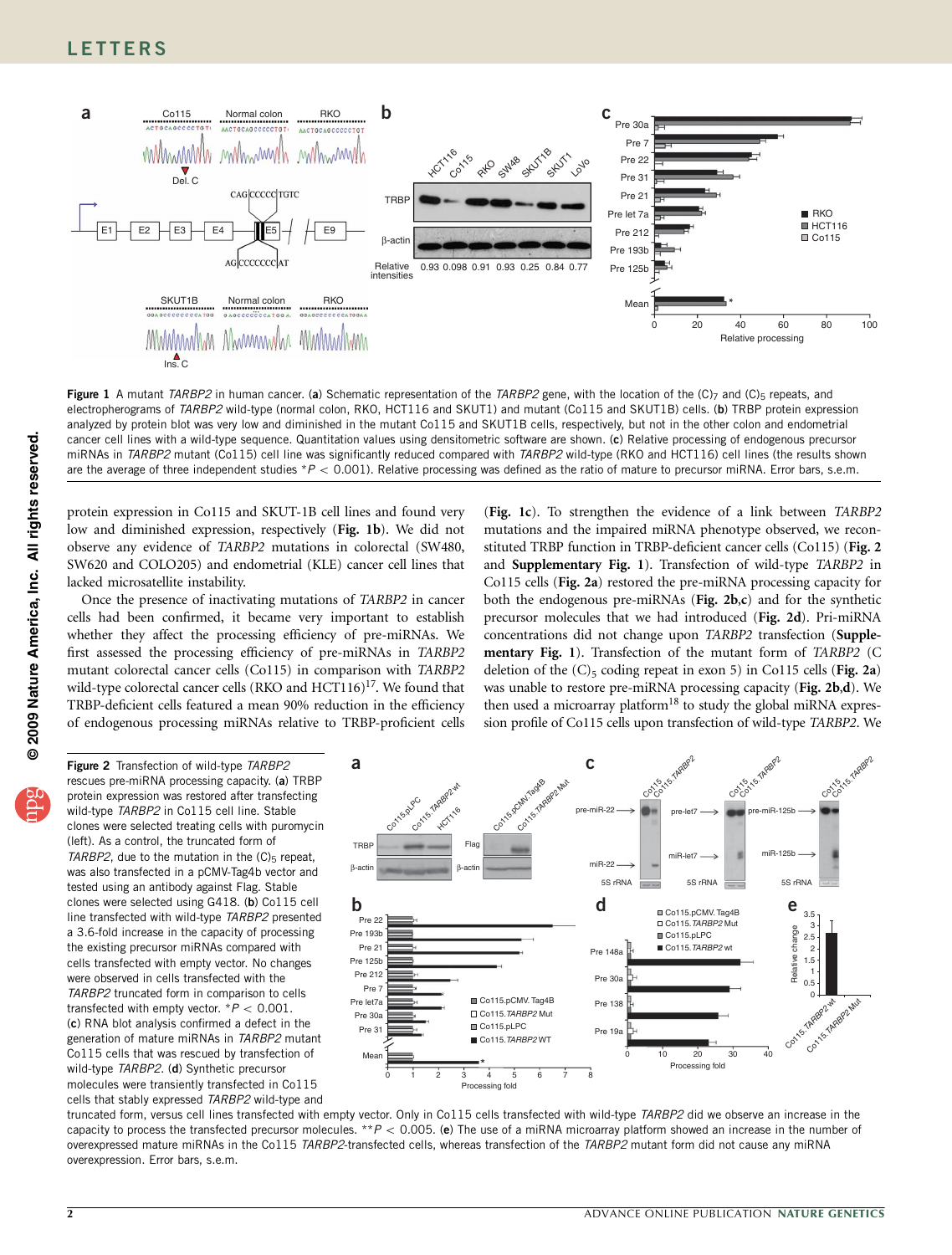Figure 3 TARBP2 mutation impairs DICER1 protein. (a) DICER1 protein expression analyzed by protein blot was very low and diminished in the TARBP2 mutant Co115 and SKUT1B cell lines, respectively, but present in cancer cell lines with wild-type TARBP2 sequences. (b) DICER1 protein concentrations analyzed by protein blot were restored after transfection of wild-type TARBP2 in Co115 cell line. The transfection with the truncated form of TARBP2 did not restore DICER1 concentrations. (c) DICER1 protein concentrations were restored after transfecting DICER1 in Co115 cells. DICER1 transfection was unable to restore TRBP expression because these cells harbor the frameshift mutation in the TARBP2 gene. Stable clones were selected by treating cells with G418. (d) Co115 cells transfected with DICER1 show a mean 3.2-fold induction on the processing efficiency of precursor miRNAs in comparison



cells transfected with empty vector. (e) Co115 cells transfected with DICER1 show a higher rate of processing synthetic precursor miRNA molecules in comparison to cells transfected with empty vector. Error bars, s.e.m.

observed a 2.7-fold increase in the number of overexpressed mature miRNAs in the TARBP2-transfected cells in comparison to empty vector transfected cells ([Fig. 2e](#page-1-0)), whereas transfection of the TARBP2 mutant form did not change the miRNA expression profile ([Fig. 2e](#page-1-0)). An annotated heat map of the miRNA microarray expression data and the validated results of 33 miRNAs by qRT-PCR are shown in Supplementary Figure 2 online. Most of the miRNAs upregulated by TARBP2 transfection in mutant cells have potential tumor sup-pressor capacities, such as let-7f<sup>19</sup>, miR-[20](#page-5-0)5<sup>20</sup>, miR-26a<sup>21</sup>, miR-125a<sup>[22](#page-5-0)</sup> and miR-125 $b^{22}$  $b^{22}$  $b^{22}$ . Indeed, transfection of these miRNAs in Co115 increased the doubling time of these cells (Supplementary Fig. 3 online). The reintroduction of TRBP in the deficient cells was also associated with the downregulation of the oncoproteins targeted by these miRNAs, such as ERBB2 and EZH2 (refs. 21,22 and Supplementary Fig. 2). In contrast, the downregulation of TRBP by RNA interference in TARBP2 wild-type cells (RKO) caused an impairment of pre-miRNA processing (Supplementary Fig. 1).

TRBP is an integral component of a DICER1-containing com- $plex^{10,11}$  $plex^{10,11}$  $plex^{10,11}$ ; it interacts directly with the DICER1 protein<sup>10,11</sup> and is required for the stabilization of the DICER1 protein<sup>10</sup>. This prompted us to consider how the presence of TARBP2-inactivating mutations affect DICER1 activity. When we analyzed the expression of the DICER1 protein in TARBP2 wild-type colorectal cancer cell lines and the TARBP2 mutant Co115 cells, this latter cell line was the only one in which DICER1 protein expression was extremely low (Fig. 3a). For the endometrial cancer cell lines, mutant TARBP2 SKUT-1B cells also presented diminished DICER1 protein concentrations compared to wild-type SKUT-1 cells (Fig. 3a). We did not observe DICER1 mutation, promoter CpG island methylation, genomic loss or increased ubiquitin-protein degradation (Supplementary Fig. 4 online). When we reconstituted TRBP expression in Co115 cells by transfection of a wild-type TARBP2 construct, the protein expression of DICER1 was restored (Fig. 3b). The transfected mutant form of TARBP2 was unable to rescue DICER1 protein expression (Fig. 3b). Protein translation inhibition by cycloheximide in Co115 cells was unable to show DICER1 stabilization, but it was observed upon TARBP2 transfection, as it also occurred in wild-type TARBP2 cancer cells (Supplementary Fig. 4). These results are evidence that the loss of TRBP results in the destabilization of the DICER1 protein $10$  and underpin the absence of a functional DICER1–TRBP complex in Co115 cells.

Having demonstrated that the TARBP2 mutant cells also had a secondary associated defect in DICER1, we reconstituted DICER1 activity (Fig. 3c). The Co115 DICER1-transfected cells were not able to restore TRBP protein concentrations because the TARBP2 mutation was present (Fig. 3c); however, they relatively increased the efficacy of miRNA processing in the endogenous pre-miRNAs (Fig. 3d) and in those introduced exogenously (Fig. 3e). The cotransfection of TARBP2 and DICER1 in Co115 TARBP2 mutant cells caused a slightly higher miRNA processing fold than for each single gene (Supplementary Fig. 5 online). In contrast, the downregulation of DICER1 by RNA interference in cells with wild-type TARBP2 (RKO) was associated with impaired pre-miRNA processing (Supplementary Fig. 6 online).

Most notably from the tumor biology standpoint, the ectopic expression of TRBP in the deficient cells induced tumor suppressor– like features ([Fig. 4](#page-3-0)). Upon restoration of TRBP expression in Co115 TRBP-deficient colorectal cancer cells, the cells proved less viable in the MTT assay ([Fig. 4a](#page-3-0)) and markedly reduced percentage colony formation density ([Fig. 4b](#page-3-0)). Transfection of the mutant form of TARBP2 in Co115 cells was unable to reduce cell viability ([Fig. 4a](#page-3-0)) and had no impact on the colony formation assay ([Fig. 4b](#page-3-0)). Overexpression of TRBP in the wild-type TARBP2 colorectal cancer cell line RKO was unable to reduce cell viability (Supplementary Fig. 6). We next tested the ability of TARBP2-transfected Co115 cells to form tumors in nude mice ([Fig. 4c](#page-3-0)). Co115 TRBP-deficient cells transfected with the empty vector or the mutant gene formed tumors rapidly, but cells transfected with the wild-type TARBP2 had much lower tumorigenicity ([Fig. 4c](#page-3-0)). In contrast, the downregulation of TARBP2 by short hairpin RNA in cells with wild-type TARBP2 (RKO and HCT-116) was associated with increased viability and clonogenicity (Supplementary Fig. 6).

Notably, the reintroduction of DICER1 in Co115 TARBP2 mutant cells also showed tumor-suppressor properties: the cells were less viable in the MTT assay ([Fig. 4d](#page-3-0)), they had a lower percentage colony formation density ([Fig. 4e](#page-3-0)) and their ability to form tumors in nude mice was lower ([Fig. 4f](#page-3-0)). The cotransfection of TARBP2 and DICER1 together inhibited colony formation and the development of tumors in mice to a slightly greater extent (Supplementary Fig. 5). These data showing how both the loss of TARBP2 and/or DICER1 compromises precursor miRNA processing and the potential tumor-suppressor features of both genes are consistent with the recently described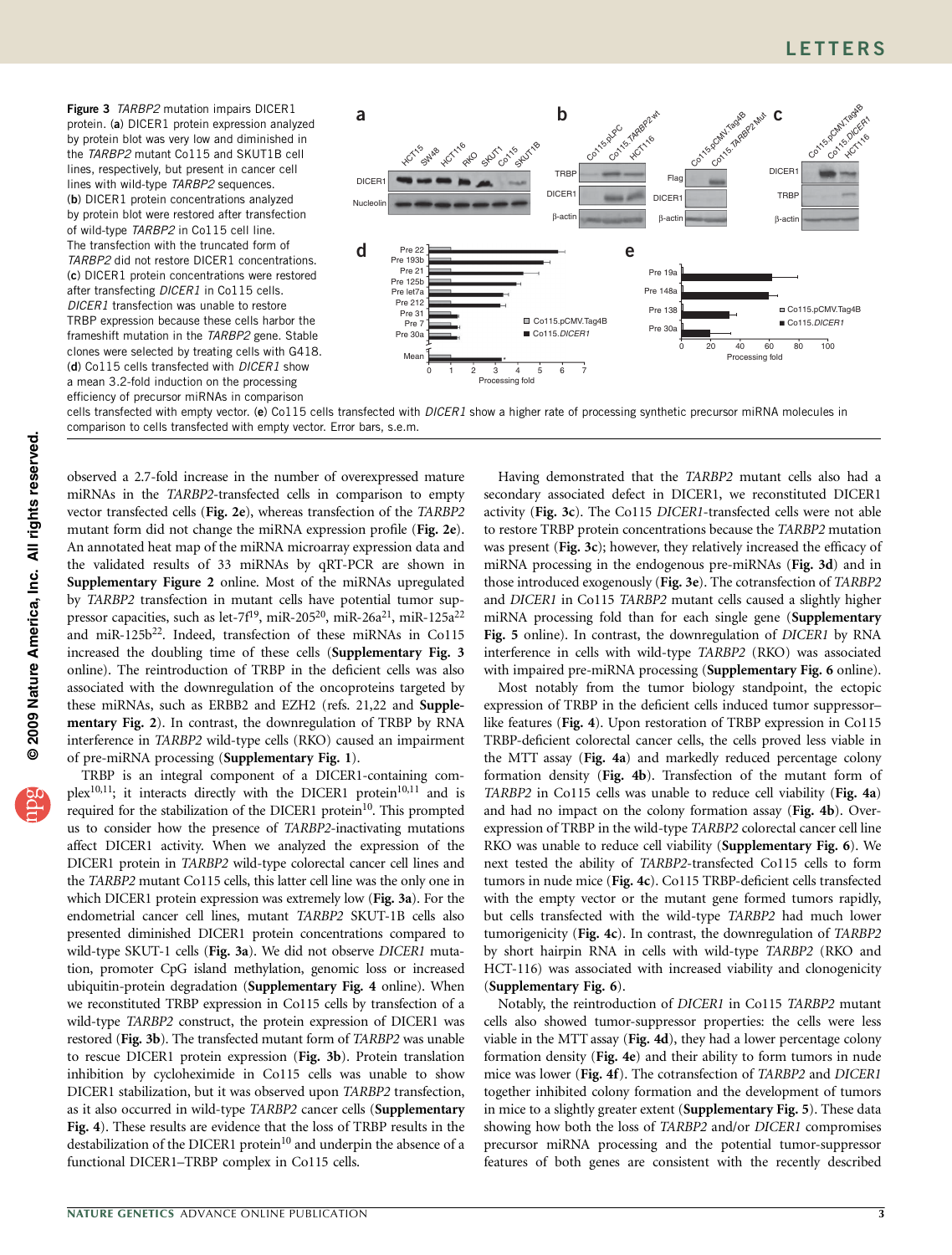<span id="page-3-0"></span>

Co115 cells in nude mice. Tumor volume was monitored over time, and the tumor was excised and weighed at 30 d. Note the large tumor on the left flank, corresponding to cells transfected with empty vector, and the reduced tumor on the opposite flank, corresponding to cells transfected with wild-type TARBP2. Transfection of mutant TARBP2 did not affect tumor growth. (d-f) Co115 cells transfected with DICER1 also showed reduced cell viability (d), diminished colony formation (e) and tumor growth inhibition in nude mice (f) in comparison to cells transfected with empty vector.

enhancement of cellular transformation and tumorigenesis upon depletion of  $DICER1$  in human cells<sup>9</sup> and in a conditional deletion of DICER1 in a mice model<sup>9</sup>. Most important, reduced DICER1 expression has been observed in lung tumors associated with poor prognosis<sup>23</sup>. Thus, our data underline the proposed role of different components of the miRNA processing machinery, and a subgroup of miRNAs, as tumor suppressor genes<sup>19</sup>.

Finally, we sought to measure the frequency of the described TARBP2 disruption in human primary tumors. We assessed the TARBP2 mutational status of 282 human primary malignancies with microsatellite instability, including colorectal tumors from individuals with HNPCC ( $n = 30$ ) and sporadic colorectal ( $n = 209$ ) and gastric  $(n = 43)$  malignancies (Table 1). We found that TARBP2 frameshift mutations were present in 26% (72 of 282) of the primary tumors analyzed. The deletion of a C in the  $(C)_5$  coding microsatellite repeat of exon 5 was noted in 63 cases and there was an insertion of a C in a  $(C)$ <sub>7</sub> coding microsatellite repeat of exon 5 in the remaining nine cases. No single tumor featured both mutations, which highlights the functional relevance of each mutational event. The presence of TARBP2 wild-type sequences suggested that the mutations were heterozygous. The described TARBP2 mutations were not present in primary colorectal tumors without microsatellite instability (0/50), normal colorectal mucosa (0/50) or in normal lymphocytes from healthy donors (0/80) (Table 1). TARBP2 mutations were also absent in lymphocytes from individuals with HNPCC (0/12), in whom the corresponding colon tumors had TARBP2 mutations (Table 1). For 20

cases of microdissected primary sporadic colon tumors with microsatellite instability, and 10 corresponding normal colorectal mucosa, we conducted a TRBP protein blot expression analysis (Supplementary Fig. 7 online). In all cases with wild-type TARBP2, 10 primary tumors and all normal mucosa samples, TRBP protein was strongly expressed. In contrast, the 10 TARBP2 mutant tumors demonstrated diminished expression of the TRBP protein (Supplementary Fig. 7).

In summary, we have demonstrated the presence of inactivating mutations in the gene encoding the RNA-binding protein TRBP, an essential functional partner of DICER1, in human cancer cell lines and

Table 1 Frequency of TARBP2 mutations in cancer cell lines, primary tumors and normal tissues

| Sample type                            | Cell lines  | Tissue samples |
|----------------------------------------|-------------|----------------|
| Colon tumors from HNPCC                |             | 13/30 (43.3%)  |
| Sporadic colon tumors (MSI+)           | 1/6 (16.7%) | 53/209 (25.4%) |
| Sporadic gastric tumors (MSI+)         |             | 6/43 (14%)     |
| Sporadic endometrial tumors (MSI+)     | 1/4 (25%)   |                |
| Sporadic colon tumors (MSI-)           | O/4         | 0/50           |
| Normal colon                           |             | 0/50           |
| Normal lymphocytes from healthy donors |             | 0/80           |
| Lymphocytes from subjects with HNPCC   |             | 0/12           |
|                                        |             |                |

HNPCC, hereditary nonpolyposis colon cancer; MSI+, tumors with microsatellite instability; MSI–, tumors without microsatellite instability.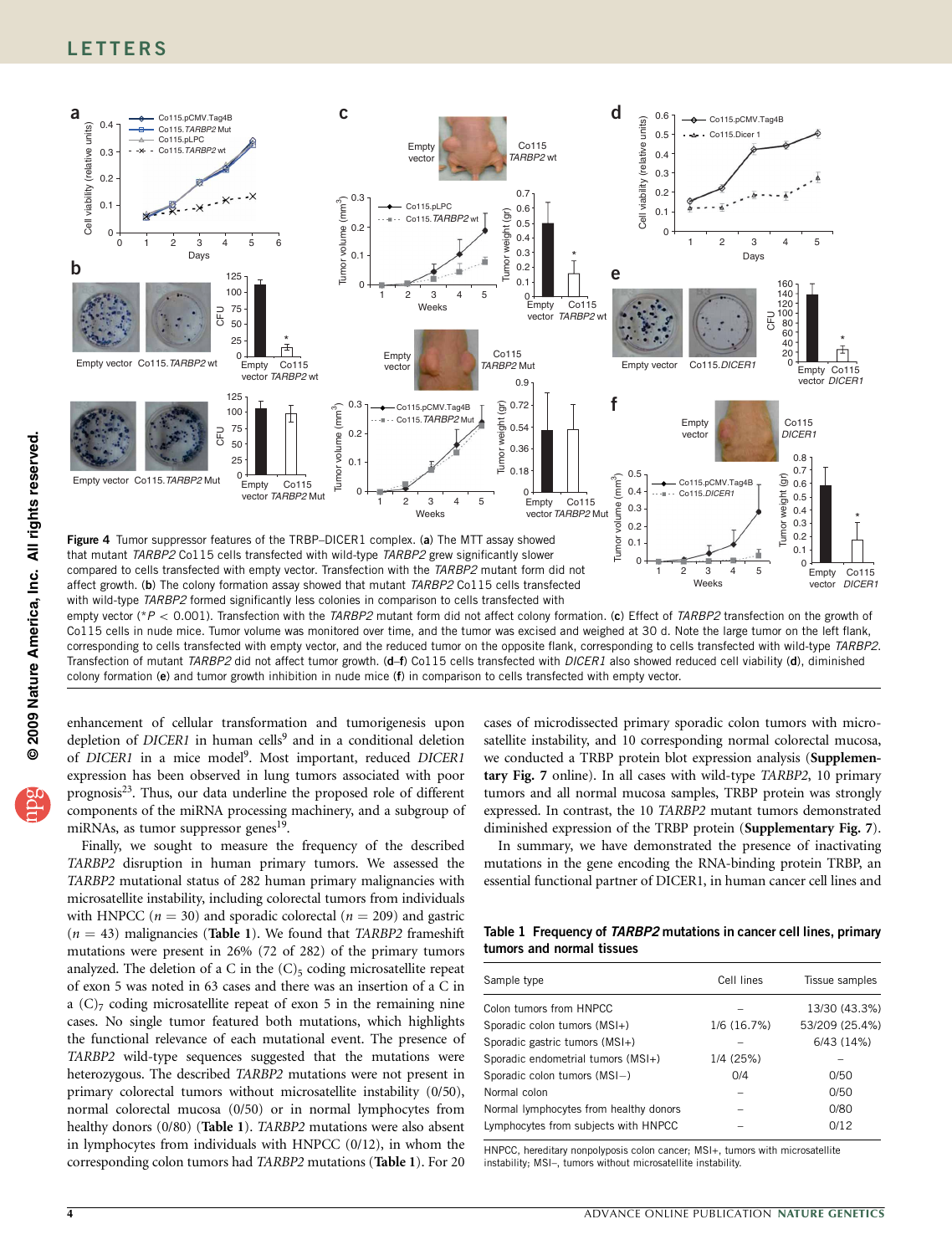primary tumors with microsatellite instability that impairs miRNA processing and enhances cellular transformation. The loss of TRBP also leads to a secondary defect in DICER1 activity. These findings are evidence of the role of loss of function events in the regulation of miRNA processing machinery during tumorigenesis. Because the restoration of efficient miRNA production can block cancer cell growth, these findings are potentially relevant to the development of new therapeutic strategies for the treatment of cancer.

## METHODS

Cell lines and primary tumor samples. Human colorectal and endometrial cancer cell lines were obtained from the American Type Culture Collection. Human gastric cancer cell lines and Co115 were provided by M. Toyota (First Department of Internal Medicine, Sapporo Medical University) and R. Hamelin (Institut National de la Santé et de la Recherche Médicale), respectively. The cancer cell lines were grown and maintained in 10% FBS in RPMI medium 1640 at 37 °C in a humidified atmosphere of 5%  $CO<sub>2</sub>$ . We obtained DNA samples from primary tumors ( $n = 282$ ) at the time of the clinically indicated surgical procedures.

Mutation analysis. Genomic DNA from cell lines and primary tumors and cDNA from the cell lines were amplified by PCR. PCR products and recombinant plasmids from single clones of every sample were sequenced in an automated ABI Prism 3700 sequencer. The genes studied, their genomic locations and the primers used are described in Supplementary Table 1.

FISH analysis. FISH was done by standard methods. We used the UCSC genome browser to select for the TARBP2 gene the two BAC clones spanning the 12q13 region: RP11-793H13 and RP11-101H10, and for DICER1 gene the BAC clone covering the 14q32 region: RP11-1143O10. The BACs were obtained from the Children's Hospital Oakland Research Institute in Oakland, USA. We used commercial centromeric probes for chromosomes 12 and 14 (Vysis) as control.

Analysis of TARBP2 and DICER1 CpG island promoter methylation. DNA samples were treated with sodium bisulfite and primers spanning the CpG island of the TARBP2 and DICER1 promoters were used for bisulfite genomic sequencing. Primer sequences and PCR conditions are available upon request. We analyzed ten clones per sample.

Protein blotting. For protein blotting of TRBP and DICER1 expression, total protein extracts were immunoprobed with antibodies to TRBP (monoclonal ABNOVA 1:1,000) and DICER1 (1:500, Santa Cruz H212). We used an antibody against b-actin (1:5000; Sigma, St. Louis, MO) or nucleolin (1:1000; Santa Cruz) as a loading control.

RNA isolation. Total RNA was isolated by Trizol (Invitrogen). Extraction was carried out according to the manufacturer's instructions.

Quantification of miRNAs with real-time PCR. We used TaqMan MiRNA assays to quantify mature miRNAs as described previously<sup>[24](#page-5-0)</sup>. Each reverse transcriptase (RT) reaction contained 10 ng of purified and DNase-treated (Turbo DNA-free, Ambion) total RNA, 50 nM stem-loop RT primer,  $1 \times RT$ buffer, dNTPs (each at 1 mM), 16.5 units of MultiScribe Reverse Transcriptase and 1.36 units of RNase inhibitor (Applied Biosystems). The reactions were incubated at 16 °C for 30 min, 42 °C for 30 min and 85 °C for 5 min. Real-time PCR reactions for each miRNA (10 µl volume) were done in triplicate, and each 10 µl reaction mixture included 2 µl of diluted RT product (1:15 dilution), 5 µl of TaqMan  $2\times$  Universal PCR Master Mix,  $1\times$  TaqMan MiRNA Assay (Applied Biosystems). Reactions were incubated in an Applied Biosystems 7900HT Fast Real-Time PCR system in 384-well plates at 95 °C for 10 min, followed by 40 cycles at 95 °C for 15 s and 60 °C for 1 min. We used the  $2-(\Delta\Delta\text{C}t)$  method<sup>17</sup> to determine relative quantitative levels of individual miRNAs, using GADPH for normalization, and expressed values as the relative difference compared to the relevant controls. The primers used are described online in Supplementary Table 1.

Precursor miRNA qPCR. SuperScript III Platinum One-Step RT-qPCR kit (Invitrogen) was used to quantify precursor miRNAs by RT-qPC[R25.](#page-5-0) The precursor miRNAs to be tested were selected according to the colorectal miRNAome identified by Cummins et al.<sup>[26](#page-5-0)</sup>. The primers used are described online in Supplementary Table 1.

miRNA processing efficiency. The changes in miRNA processing efficiency were plotted as 'relative processing' and 'processing fold'. Relative processing was defined as the ratio of mature to precursor miRNA. Processing fold was defined as the ratio of mature to precursor miRNA in transfected cells divided by the ratio of mature to precursor miRNA in empty vector transfected cells<sup>4</sup>.

$$
Processing fold = \frac{2^{-(\Delta C t.miR/\Delta C t.Pre-miR)Transfected}}{2^{-(\Delta C t.miR/\Delta C t.Pre-miR)EmptyVector}}
$$

Total RNA was extracted from three independent experiments and the results presented are the means of these.

Northern blot. Forty micrograms of total RNA together with Decade Marker (Ambion) were resolved in 15% denaturating polyacrylamide gel containing 7 M urea in 0.5XTBE buffer system and transferred onto Hybond-N+ membrane (Amersham) in 0.5XTBE. Probes were radioactively labeled with 25 µCie [ $\gamma$ -32P] ATP (PerkinElmer) and T4 kinase (Invitrogen), and purified with Nucaway Spin columns (Ambion). Membranes were UV-cross linked (1200 jules), prehybridized in hybridization buffer and hybridized overnight in the same solution at 37  $\degree$ C containing the radioactively labeled probed previously heated at 95 °C for 2 min. Membranes were washed at low stringency followed by film exposure. Probes used are described online in Supplementary Table 1.

RNA interference. TARBP2- and DICER1-specific small interfering RNAs (siRNA) were designed and synthesized by Qiagen. Two siRNA duplexes that recognized two different sequences were used against the TARBP2 gene, and likewise for the DICER1 gene. TARBP2 and DICER1 expression was analyzed by qRT-PCR and protein blotting; pre-miRNA and miRNAs were assessed by qRT-PCR, as described above.

Transfections of TARBP2 and DICER1. The wild-type TARBP2 expression vector (pLPC- TARBP2 wt) was constructed by cloning the cDNA corresponding to the wild-type gene TARBP2 into a pLPC vector. The truncated form of TRBP was constructed by cloning the cDNA corresponding to TARBP2 truncated from Co115 into a pCMV-Tag4B vector, pCMV-Tag4B- TARBP2-Mut. The DICER1 expression vector pCMV-Tag4B-DICER1 was constructed by cloning the cDNA corresponding to the gene DICER1 into a pCMV-Tag4B vector. Transfection of Co115 cells was done by electroporating  $10^7$  cells in 0.8 ml PBS with 40 µg of the vector at 250 V and 975 µF. After electroporation, cells were washed with PBS and seeded in fresh medium. Clones expressing wild-type TRBP were selected in complete medium supplemented with 0.5  $\mu$ g ml<sup>-1</sup> puromycin; clones expressing the truncated form of TRBP were selected in complete medium supplemented with 1 mg ml<sup>-1</sup> G418; clones expressing DICER1 were selected in complete medium supplemented with 1 mg  $ml^{-1}$  G418 and clones coexpressing TRBP wild-type and DICER1 were selected in complete medium supplemented with 0.5  $\mu$ g ml<sup>-1</sup> puromycin and 1 mg ml<sup>-1</sup> G418.

Transfection of miRs precursor molecules. miR-19a, miR-138, miR-30a, miR-148a, miR-12b1, miR-125b2 and miR let7a precursor molecules and negative control miRNAs were purchased from Ambion. We carried out experiments involving transient transfections of pre-miRNAs with oligofectamine (Invitrogen) using 100 nmol/l RNA duplexes. The cells were collected 48 h and 72 h after transfection, and the expression of precursor and mature miRNAs was assessed by qRT-PCR, as described above.

miRNA expression study by microarray. Briefly, 5 µg of RNA from each tissue sample was labeled with biotin by reverse transcription using random octomers. Hybridization was carried out on the second version of a miRNA-chip<sup>18</sup>, which contained 238 probes for mature miRNAs. Each oligo was printed in duplicate in two different slide locations. Hybridization signals were detected by biotin binding of a Streptavidin-Alexa647 conjugate (one-color signal) using a GenePix 4000B scanner (Axon Instruments). We quantified images using the GenePix Pro 6.0 (Axon Instruments). Raw data were analyzed in